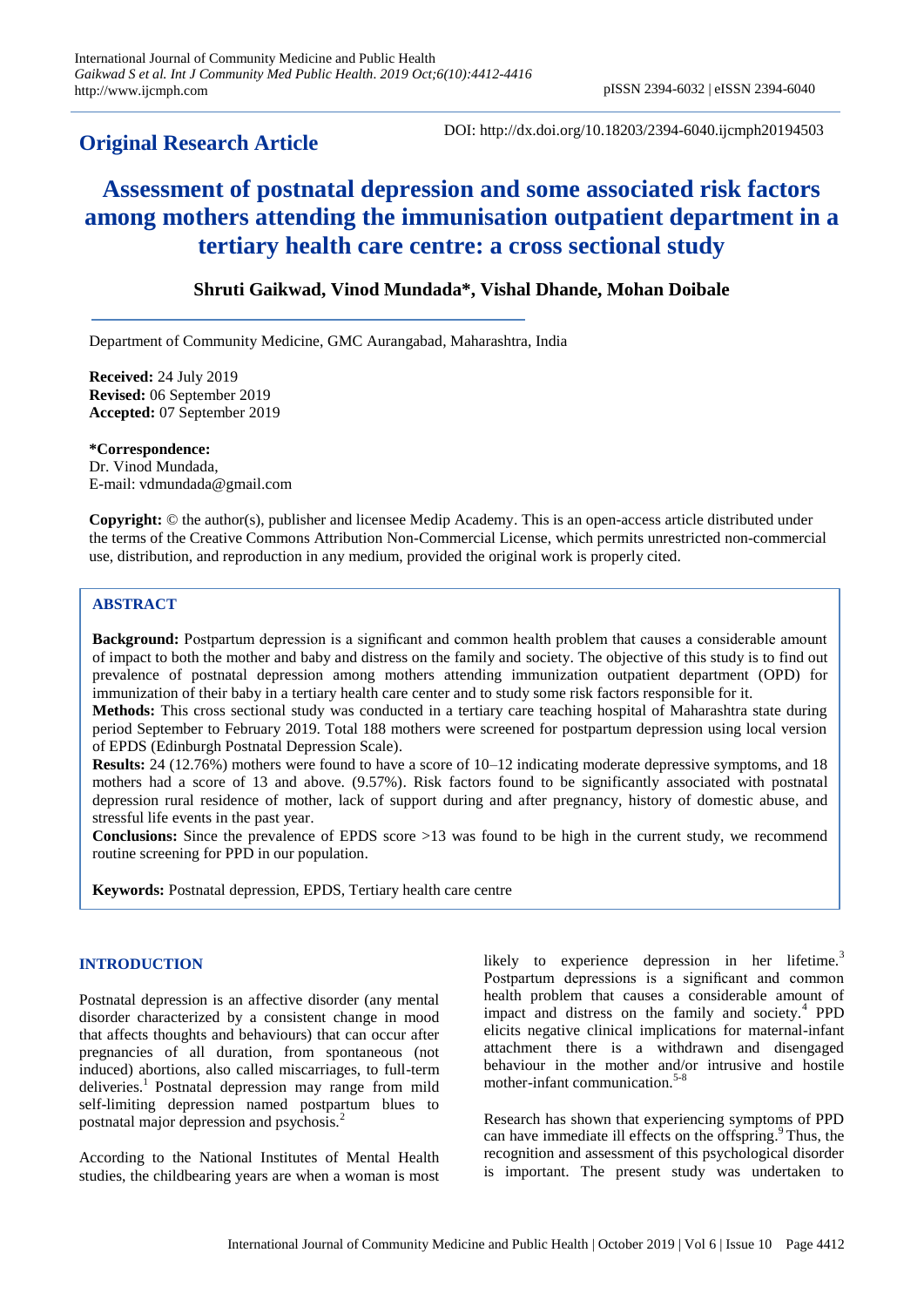determine the prevalence of probable depression among women attending OPD of tertiary care hospital in Maharashtra state and identify some associated risk factors.

## **METHODS**

The present cross sectional study was carried out in Government Medical College, Aurangabad in Maharashtra state during period September to February 2019. All the mothers attending immunisation OPD for immunization of their baby who have completed 42 days since their last delivery but are  $\leq 6$  months of delivery were included in the study. Women who were not consenting to participate in the study were excluded. Sample size was calculated by taking 7.5% as prevalence from a study by Sheela et al carried out in St. John's medical College and Hospital, Bangalore, considering 95% confidence level and 5% allowable error.<sup>10</sup> The sample size came to be 111. We have studied total 188 participants.

The participants were administered the Edinburgh postnatal depression scale (EPDS), with a cut off value of score 13, in the local language, which has been pre validated.<sup>11</sup> The 10 item scale gauges depression based on a 7-day recall of mood and feelings, each item scored on a severity scale of 0 to 3, giving a total score ranging from 0 to 30. A score of  $10-12$  indicates moderate depressive symptoms and 13 or more a clinically relevant depressive symptomatology.<sup>12-14</sup> The questionnaire also included information about the socio demographic profile of the mother and history regarding risk factors for postnatal depression. Written informed consent was taken from every participant. Data entry and analysis of the variables were done using the MS Excel and trial version of SPSS 16 Descriptive statistics were calculated for background variables and postpartum depression. Association between postpartum depression and the related factors were analysed using the Chi-square test.

## **RESULTS**

Total 188 study participants were studied in this study, out of these 24 (12.76%) mothers were found to have a score of 10–12 indicating moderate depressive symptoms, and 18 mothers had a score of 13 and above (9.57%).

The mean age of study participants was 25.07 years. Most of i.e., 86 study participants were from age group 21-25 years old. All the study participants were married. Only 2 participants were illiterate, 6 had completed primary education, 64 had completed secondary education, 41 had completed HSC, and majority i.e., 75 were graduates or post graduates. 159 participants resided in urban area (84.6%) and 29 in rural area (15.4%).

|                       | Not depressed (n=170) | Depressed (n=18) | Total $(n=188)$  | Chi square                   |
|-----------------------|-----------------------|------------------|------------------|------------------------------|
| Age group (years)     |                       |                  |                  |                              |
| $<$ 20                | 24                    | $\overline{2}$   | 26               | $\chi^2$ =0.866<br>p=0.834   |
| $21 - 25$             | 78                    | 8                | 86               |                              |
| 26-30                 | 51                    | $\overline{7}$   | 58               |                              |
| $>31$                 | 17                    | $\mathbf{1}$     | 18               |                              |
| <b>Education</b>      |                       |                  |                  |                              |
| Illiterate            | $\overline{2}$        | $\overline{0}$   | $\overline{2}$   | $\chi^2$ =7.390<br>$p=0.117$ |
| Primary               | $\overline{4}$        | $\overline{2}$   | 6                |                              |
| Middle school         | 55                    | 9                | 64               |                              |
| Higher secondary      | 39                    | $\overline{2}$   | 41               |                              |
| Graduation and above  | 70                    | 5                | 75               |                              |
| Occupation            |                       |                  |                  |                              |
| Employed              | 42                    | $\overline{4}$   | 46               | $X^2 = 0.54$                 |
| Housewives            | 128                   | 14               | 142              | $p=0.538$                    |
| <b>Resident</b>       |                       |                  |                  |                              |
| Urban                 | 147                   | 12               | 159              | $\chi^2 = 4.893$             |
| Rural                 | 23                    | 6                | 29               | $p=0.039$                    |
| <b>Religion</b>       |                       |                  |                  |                              |
| Hindu                 | 93                    | $\overline{10}$  | 103              | $\chi^2$ =0.583<br>$p=0.965$ |
| Muslim                | 70                    | 7                | 77               |                              |
| <b>Buddhist</b>       | 5                     | $\mathbf{1}$     | 6                |                              |
| Christian             | 1                     | $\boldsymbol{0}$ | $\mathbf{1}$     |                              |
| Others                | 1                     | $\mathbf{1}$     | $\boldsymbol{0}$ |                              |
| <b>Type of family</b> |                       |                  |                  |                              |
| Nuclear               | 63                    | 6                | 69               | $\chi^2$ =0.097              |
| Joint                 | 107                   | 12               | 119              | p=0.489                      |

#### **Table 1: Socio-demographic profile of study subjects.**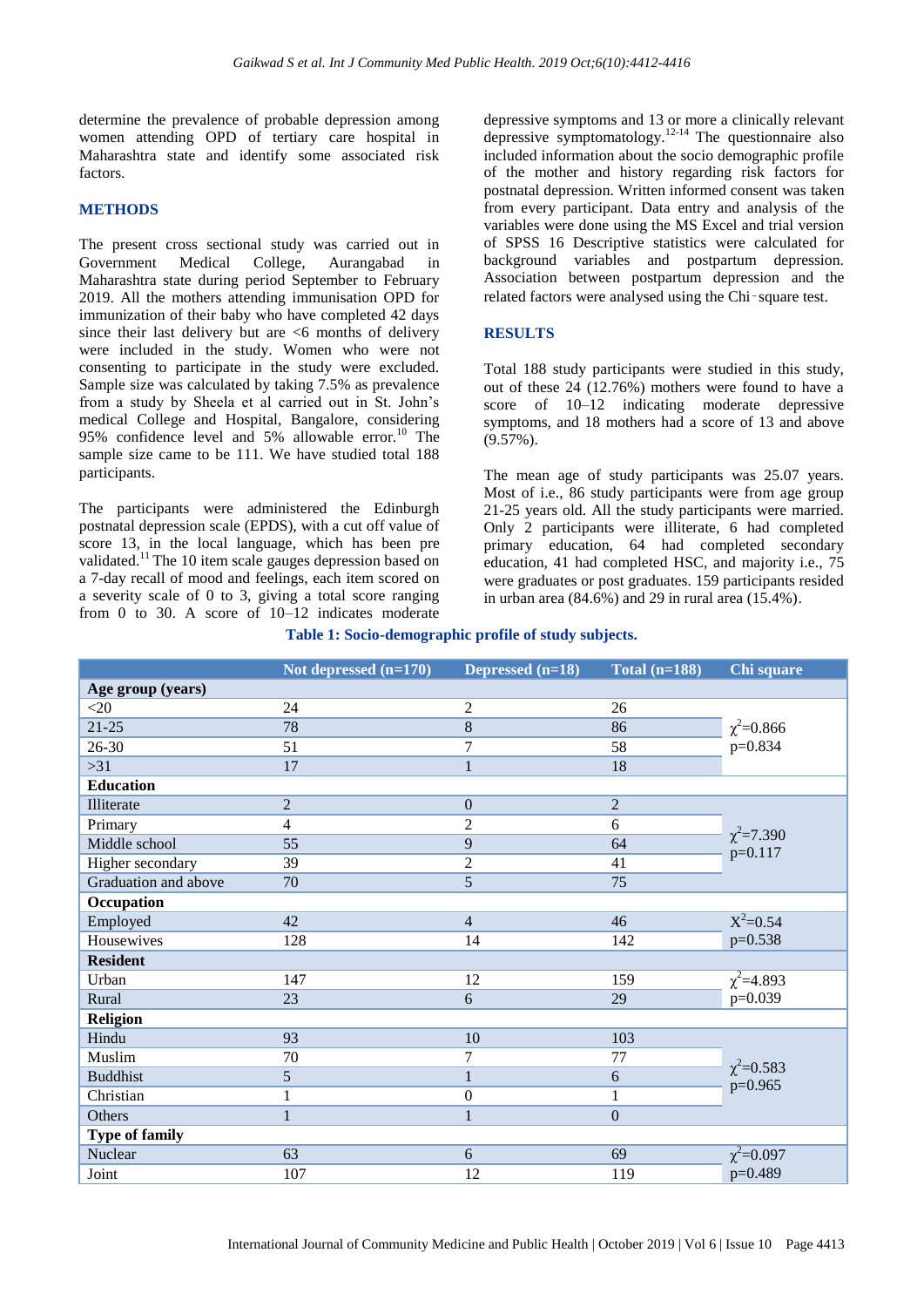# **Table 2: Association between various risk factors and the prevalence of postnatal depression among the study participants.**

| <b>Parameter</b>                                | Not depressed $(n=170)$ | Depressed (n=18) | Total $(n=188)$ | Chi square                   |  |  |  |
|-------------------------------------------------|-------------------------|------------------|-----------------|------------------------------|--|--|--|
| Gravida                                         |                         |                  |                 |                              |  |  |  |
| Primigravida                                    | 73                      | 9                | 82              | $\chi^2 = 0.330$             |  |  |  |
| Multigravida                                    | 97                      | 9                | 106             | p=0.370                      |  |  |  |
| <b>Planned pregnancy</b>                        |                         |                  |                 |                              |  |  |  |
| Yes                                             | 128                     | 13               | 141             | $\chi^2 = 0.012$             |  |  |  |
| No                                              | 42                      | 5                | 47              | p=0.484                      |  |  |  |
| <b>Mode of delivery</b>                         |                         |                  |                 |                              |  |  |  |
| Vaginal                                         | 107                     | 11               | 118             | $\chi^2 = 0.023$             |  |  |  |
| Caesarean                                       | 63                      | $\overline{7}$   | 70              | p=0.534                      |  |  |  |
| Gender of the baby                              |                         |                  |                 |                              |  |  |  |
| Male                                            | 75                      | 11               | 86              | $\chi^2 = 1.774$             |  |  |  |
| Female                                          | 93                      | 7                | 100             | $p=0.139$                    |  |  |  |
| Preference regarding gender of baby             |                         |                  |                 |                              |  |  |  |
| As expected                                     | 38                      | $\overline{4}$   | 42              |                              |  |  |  |
| No preference                                   | 105                     | 12               | 117             | $\chi^2$ =0.303<br>$p=0.859$ |  |  |  |
| Not as expected                                 | 27                      | $\overline{2}$   | 29              |                              |  |  |  |
| <b>Pregnancy outcome</b>                        |                         |                  |                 |                              |  |  |  |
| <b>Baby sickly</b>                              | 48                      | 7                | 55              | $\chi^2$ =0.893              |  |  |  |
| <b>Baby healthy</b>                             | 122                     | 11               | 133             | $p=0.246$                    |  |  |  |
| <b>Baby feeding practices</b>                   |                         |                  |                 |                              |  |  |  |
| <b>Breastfeeding</b>                            | 150                     | 14               | 164             |                              |  |  |  |
| Animal milk                                     | $\overline{4}$          | $\mathbf{1}$     | 5               | $\chi^2 = 3.223$             |  |  |  |
| Formula feed                                    | $\overline{4}$          | $\boldsymbol{0}$ | $\overline{4}$  | $p=0.521$                    |  |  |  |
| Mixed                                           | 12                      | 3                | 15              |                              |  |  |  |
| <b>Complications during pregnancy</b>           |                         |                  |                 |                              |  |  |  |
| Yes                                             | 24                      | $\overline{2}$   | 26              | $\chi^2 = 0.123$             |  |  |  |
| N <sub>o</sub>                                  | 146                     | 16               | 162             | p=0.532                      |  |  |  |
| <b>Complications during delivery</b>            |                         |                  |                 |                              |  |  |  |
| Yes                                             | 24                      | $\overline{2}$   | 26              | $\chi^2 = 0.123$             |  |  |  |
| No                                              | 146                     | 16               | 162             | $p=0.532$                    |  |  |  |
| H/o abortion                                    |                         |                  |                 |                              |  |  |  |
| Present                                         | 32                      | $\overline{4}$   | 36              | $\chi^2 = 0.121$             |  |  |  |
| Absent                                          | 132                     | 14               | 152             | $p=0.465$                    |  |  |  |
| Availability of family support during pregnancy |                         |                  |                 |                              |  |  |  |
| Very less                                       | 153                     | 12               | 165             | $\chi^2 = 8.253$             |  |  |  |
| Often                                           | 17                      | 6                | 23              | $p=0.012$                    |  |  |  |
| <b>History of domestic abuse</b>                |                         |                  |                 |                              |  |  |  |
| Yes                                             | 6                       | 5                | 11              | $\chi^2$ =17.373             |  |  |  |
| N <sub>o</sub>                                  | 164                     | 13               | 177             | $p=0.01$                     |  |  |  |
| Family history of psychiatric disorder          |                         |                  |                 |                              |  |  |  |
| Yes                                             | 6                       | $\mathbf{1}$     | $\overline{7}$  | $\chi^2 = 0.186$             |  |  |  |
| No                                              | 164                     | 17               | $\overline{3}$  | $p=0.512$                    |  |  |  |
| Received health advise during pregnancy         |                         |                  |                 |                              |  |  |  |
| Less                                            | 165                     | 18               | 183             | $\chi^2 = 0.544$             |  |  |  |
| Often                                           | $\overline{5}$          | $\overline{0}$   | $\overline{5}$  | $p=0.601$                    |  |  |  |
| Stressful life events in the past year          |                         |                  |                 |                              |  |  |  |
| Yes                                             | 18                      | $\overline{5}$   | 23              | $\chi^2 = 4.479$             |  |  |  |
| No                                              | 152                     | 13               | 165             | $p=0.050$                    |  |  |  |

The association between residence of mother and postpartum depression was found to be statistically significant (p value  $\langle 0.05 \rangle$ . 69 participants belonged to a nuclear family (36.7%), and 119 to a joint family (63.3%). 142 (75.1%) were housewives and 46 (24.3%) were employed. Majority i.e., 103 (54.8%) were Hindu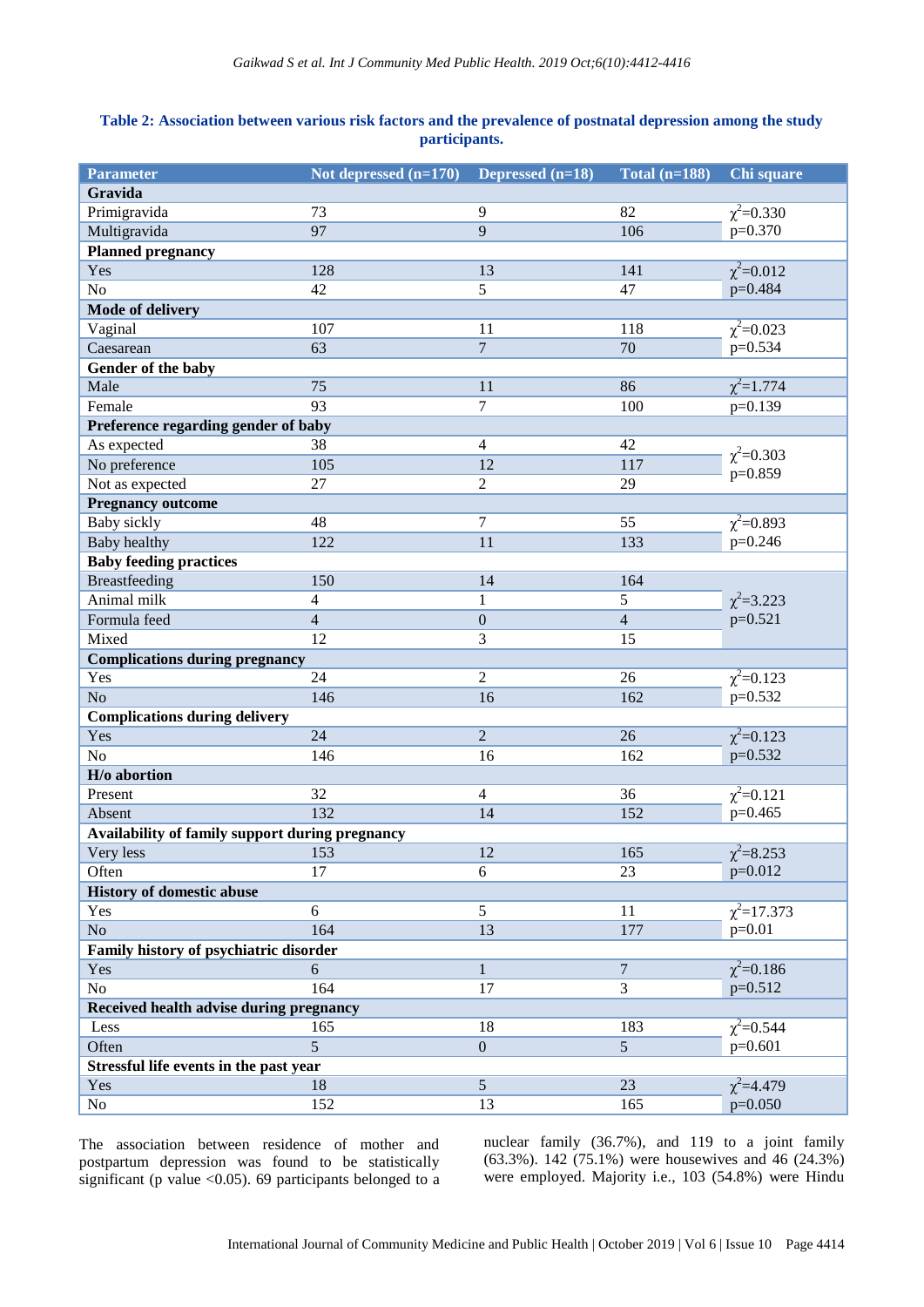by religion. Table 1 shows the socio demographic details of the participants.

82 participants were primigravida (43.6%), and 106 were multigravida (56.4%). 141 pregnancies were wanted (75%), 47 pregnancies were unwanted (27%). The mode of delivery was vaginal in 118 participants (62.8%), and LSCS in 70 cases (37.2%). 86 participants delivered a male child (46.2%), and 100 delivered a female child (52.9%). Majority of the mothers (117) had no preference regarding the gender of the baby (62.2%), 42 say gender of the baby was as expected, and 29 mothers were unhappy with the gender of their child. Majority of the mothers (163) exclusively breastfed their baby (86.7%), 2.7% sustained their babies on animal milk, 4 on formula feed, and the rest on a combination of the above. 133 (70.7%) babies were healthy, and 55 (29.3%) were sickly.

Majority of the participants had an uncomplicated pregnancy and delivery. The commonest complications<br>during pregnancy were pre-eclampsia and during pregnancy were pre-eclampsia and oligohydromnios, and those during delivery were prolonged labour. 59% participants did not have a live male child and 19% had a previous abortion history. 11 participants admitted to marital conflict during pregnancy, and 23 had no support from their in laws during pregnancy. Majority participants received healthcare advice during their ANC period, 23 had suffered a stressful life event during the past year, and 7 had a family history of depression.

Table 2 shows association between various risk factors and the prevalence of postnatal depression among the study participants. Residence of the mother, lack of support during pregnancy, history of domestic abuse , and stressful life events during the past year were significantly associated with postpartum depression  $(p<0.05)$ .

# **DISCUSSION**

All the mothers of postpartum period between 6 weeks to 6 months who attended the OPD for immunisation of their children were interviewed for Postnatal Depression by EPDS Scale with some socio demographic characteristics and risk factors like age, sex, occupation, gender of neonate, family support, history of abortion obstetric outcome, antenatal complications etc. Total 188 study participants were studied in this study, out of these 24 (12.76%) mothers were found to have a score of 10– 12 indicating moderate depressive symptoms, and 18 mothers had a score of 13 and above. (9.57%) Similar results were found in a study by Sheela et al (7.5%), and Lanes et al who found national prevalence of minor/major and major PPDS in Canadian women as 8.46% and 8.69% respectively. $10,15$ 

Other studies carried out by Suguna et al, Shriraam et al and Saldanha et al have recorded the prevalence of postpartum depression as 18%, 11% and 21.5% respectively.<sup>16-18</sup> Differences in reported prevalence among various studies might be due to differences in the cut-off score used for EPD scale, reporting style, differences in educational status, levels of social support or its perception, differences in perception of mental health, as well as biological vulnerability factors.

The prevalence of postpartum depression was more in women residing in rural area as compared to urban area, this difference was statistically significant  $(p<0.05)$ . Conflicting results have been obtained in the previous studies regarding the association of postpartum depression with the area of residence. The difference in the present study may be attributed to presence of additional factors reported in rural women such as having 2 or more young children.<sup>19</sup>

The women who had faced stressful life events in the past 1 year recorded higher scores on the EPDS scale compared to other women  $(p<0.05)$ . Similar results were found in study done by Qobadi et al among new mothers in Mississippi, and in a study by Hegde et al conducted at a district hospital and maternity and child health centre in South India. $\frac{2}{3}$ 

History of domestic abuse was highly significant in its association with postpartum depression. These findings are consistent with the studies by Bacchus et al and Nongrum, et al which confirmed a significant association between domestic violence and maternal and pregnancy related outcomes (e.g., maternal depression). $^{22}$ 

Social support is a multidimensional concept; sources of support can be spouse, relatives and friends. Receiving social support during stressful times is thought to be a protective factor against developing depression. Lack of support from spouse and in laws during the pregnancy and after the delivery of the child was found to be significantly associated with postpartum depression in this study. These findings are corroborated by studies by Alasoom et al and Lanes et al. $14,15$ 

The findings of the present study are in accordance with those of the previous literature in terms of risk factors like domestic abuse, lack of support during and after pregnancy, and history of stressful life events. In addition rural residence of the mother was also found to be significantly associated with postpartum depression. Further research is needed to explore the role of this factor as a risk factor for postpartum depression. Other obstetric and non-obstetric risk factors inquired for in this study were found to be not significant.

# *Limitations*

The study was carried out in mothers attending the OPD of a single hospital. The use of a single scale to measure probable postnatal depression, i.e., the EPDS was another limitation of this study. And finally some inherent limitations of the EPD scale i.e., it is a questionnaire based on recall and depending greatly on the woman's